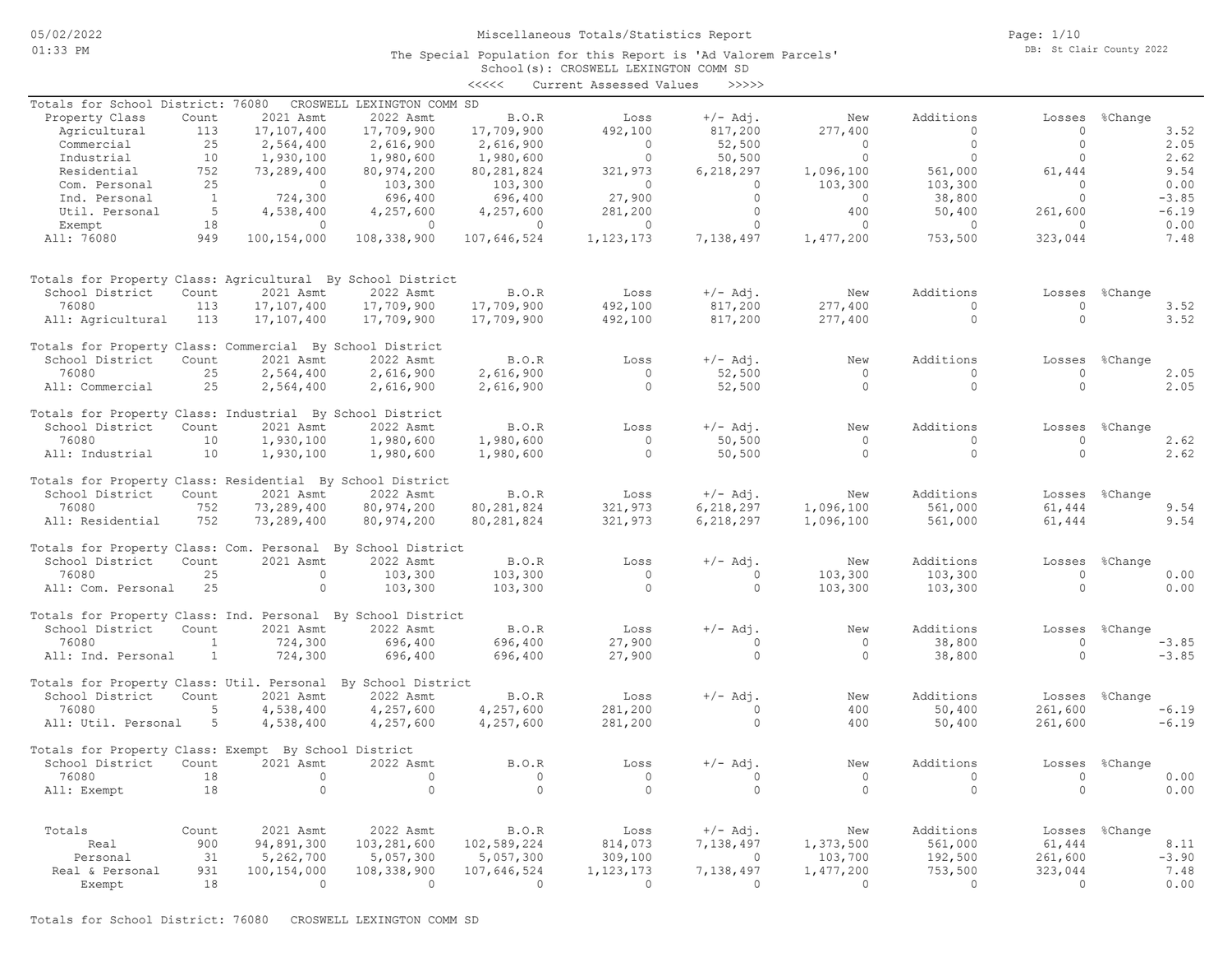#### School(s): CROSWELL LEXINGTON COMM SD The Special Population for this Report is 'Ad Valorem Parcels'

| <<<< | S.E.V., Taxable and Capped Values |  |  |  | >>>>> |
|------|-----------------------------------|--|--|--|-------|
|------|-----------------------------------|--|--|--|-------|

|                                                              |              |                         |                           |                          | $5.2.77$ candidate and capped |                         |                         |                         |                         |                         |
|--------------------------------------------------------------|--------------|-------------------------|---------------------------|--------------------------|-------------------------------|-------------------------|-------------------------|-------------------------|-------------------------|-------------------------|
| Property Class                                               | Count        | 2021 SEV                | Fin SEV                   | 2022 SEV                 | 2021 Tax                      | Fin Tax                 | 2022 Tax                | BOR Tax                 | 2022 Cap                | 2022 MCAP               |
| Agricultural                                                 | 113          | 17,107,400              | 17,107,400                | 17,709,900               | 8,191,495                     | 8,191,495               | 8,417,634               | 8,417,634               | 8,329,503               | 8,329,503               |
| Commercial                                                   | 25           | 2,564,400               | 2,564,400                 | 2,616,900                | 1,807,140                     | 1,807,140               | 1,856,015               | 1,856,015               | 1,866,764               | 1,866,764               |
| Industrial                                                   | 10           | 1,930,100               | 1,930,100                 | 1,980,600                | 1,608,732                     | 1,608,732               | 1,642,113               | 1,642,113               | 1,661,814               | 1,661,814               |
| Residential                                                  | 752          | 73,289,400              | 73, 315, 600              | 80,281,824               | 56,040,118                    | 56,053,820              | 60, 173, 972            | 59,623,029              | 59,041,633              | 58,490,690              |
| Com. Personal                                                | 25           | $\Omega$                | $\circ$                   | 103,300                  | $\Omega$                      | $\circ$                 | 103,300                 | 103,300                 | 103,300                 | 103,300                 |
| Ind. Personal                                                | $\mathbf{1}$ | 724,300                 | 724,300                   | 696,400                  | 724,300                       | 724,300                 | 696,400                 | 696,400                 | 696,400                 | 696,400                 |
| Util. Personal                                               | 5            | 4,538,400               | 4,562,699                 | 4,257,600                | 4,538,400                     | 4,562,699               | 4,257,600               | 4,257,600               | 4,257,600               | 4,257,600               |
| Exempt                                                       | 18           | $\circ$                 | $\overline{0}$            | $\circ$                  | $\circ$                       | $\circ$                 | $\overline{0}$          | $\circ$                 | $\overline{0}$          | $\circ$                 |
| All: 76080                                                   | 949          | 100,154,000             | 100,204,499               | 107,646,524              | 72,910,185                    | 72,948,186              | 77,147,034              | 76,596,091              | 75, 957, 014            | 75,406,071              |
| Totals for Property Class: Agricultural By School District   |              |                         |                           |                          |                               |                         |                         |                         |                         |                         |
| School District                                              | Count        | 2021 SEV                | Fin SEV                   | 2022 SEV                 | 2021 Tax                      | Fin Tax                 | 2022 Tax                | BOR Tax                 | 2022 Cap                | 2022 MCAP               |
| 76080                                                        | 113          | 17,107,400              | 17,107,400                | 17,709,900               | 8,191,495                     | 8,191,495               | 8,417,634               | 8, 417, 634             | 8,329,503               | 8,329,503               |
| All: Agricultural                                            | 113          | 17,107,400              | 17,107,400                | 17,709,900               | 8,191,495                     | 8,191,495               | 8,417,634               | 8,417,634               | 8,329,503               | 8,329,503               |
| Totals for Property Class: Commercial By School District     |              |                         |                           |                          |                               |                         |                         |                         |                         |                         |
| School District                                              | Count        | 2021 SEV                | Fin SEV                   | 2022 SEV                 | 2021 Tax                      | Fin Tax                 | 2022 Tax                | BOR Tax                 | 2022 Cap                | 2022 MCAP               |
| 76080                                                        | 25           | 2,564,400               | 2,564,400                 | 2,616,900                | 1,807,140                     | 1,807,140               | 1,856,015               | 1,856,015               | 1,866,764               | 1,866,764               |
| All: Commercial                                              | 25           | 2,564,400               | 2,564,400                 | 2,616,900                | 1,807,140                     | 1,807,140               | 1,856,015               | 1,856,015               | 1,866,764               | 1,866,764               |
| Totals for Property Class: Industrial By School District     |              |                         |                           |                          |                               |                         |                         |                         |                         |                         |
| School District                                              | Count        | 2021 SEV                | Fin SEV                   | 2022 SEV                 | 2021 Tax                      | Fin Tax                 | 2022 Tax                | BOR Tax                 | 2022 Cap                | 2022 MCAP               |
| 76080                                                        | 10           | 1,930,100               | 1,930,100                 | 1,980,600                | 1,608,732                     | 1,608,732               | 1,642,113               | 1,642,113               | 1,661,814               | 1,661,814               |
| All: Industrial                                              | 10           | 1,930,100               | 1,930,100                 | 1,980,600                | 1,608,732                     | 1,608,732               | 1,642,113               | 1,642,113               | 1,661,814               | 1,661,814               |
| Totals for Property Class: Residential By School District    |              |                         |                           |                          |                               |                         |                         |                         |                         |                         |
| School District                                              | Count        | 2021 SEV                | Fin SEV                   | 2022 SEV                 | 2021 Tax                      | Fin Tax                 | 2022 Tax                | BOR Tax                 | 2022 Cap                | 2022 MCAP               |
| 76080                                                        | 752          | 73,289,400              | 73,315,600                | 80,281,824               | 56,040,118                    | 56,053,820              | 60, 173, 972            | 59,623,029              | 59,041,633              | 58,490,690              |
| All: Residential                                             | 752          | 73,289,400              | 73, 315, 600              | 80, 281, 824             | 56,040,118                    | 56,053,820              | 60, 173, 972            | 59,623,029              | 59,041,633              | 58,490,690              |
| Totals for Property Class: Com. Personal By School District  |              |                         |                           |                          |                               |                         |                         |                         |                         |                         |
| School District                                              | Count        | 2021 SEV                | Fin SEV                   | 2022 SEV                 | 2021 Tax                      | Fin Tax                 | 2022 Tax                | BOR Tax                 | 2022 Cap                | 2022 MCAP               |
| 76080                                                        | 25           | $\circ$                 | $\Omega$                  | 103,300                  | $\Omega$                      | $\circ$                 | 103,300                 | 103,300                 | 103,300                 | 103,300                 |
| All: Com. Personal                                           | 25           | $\circ$                 | $\circ$                   | 103,300                  | $\circ$                       | $\circ$                 | 103,300                 | 103,300                 | 103,300                 | 103,300                 |
| Totals for Property Class: Ind. Personal By School District  |              |                         |                           |                          |                               |                         |                         |                         |                         |                         |
| School District                                              | Count        | 2021 SEV                | Fin SEV                   | 2022 SEV                 | 2021 Tax                      | Fin Tax                 | 2022 Tax                | BOR Tax                 | 2022 Cap                | 2022 MCAP               |
| 76080                                                        | <sup>1</sup> | 724,300                 | 724,300                   | 696,400                  | 724,300                       | 724,300                 | 696,400                 | 696,400                 | 696,400                 | 696,400                 |
| All: Ind. Personal                                           | $\mathbf{1}$ | 724,300                 | 724,300                   | 696,400                  | 724,300                       | 724,300                 | 696,400                 | 696,400                 | 696,400                 | 696,400                 |
| Totals for Property Class: Util. Personal By School District |              |                         |                           |                          |                               |                         |                         |                         |                         |                         |
| School District                                              | Count        | 2021 SEV                | Fin SEV                   | 2022 SEV                 | 2021 Tax                      | Fin Tax                 | 2022 Tax                | BOR Tax                 | 2022 Cap                | 2022 MCAP               |
| 76080                                                        | 5            | 4,538,400               | 4,562,699                 | 4,257,600                | 4,538,400                     | 4,562,699               | 4,257,600               | 4,257,600               | 4,257,600               | 4,257,600               |
| All: Util. Personal                                          | 5            | 4,538,400               | 4,562,699                 | 4,257,600                | 4,538,400                     | 4,562,699               | 4,257,600               | 4,257,600               | 4,257,600               | 4,257,600               |
| Totals for Property Class: Exempt By School District         |              |                         |                           |                          |                               |                         |                         |                         |                         |                         |
| School District                                              | Count        | 2021 SEV                | Fin SEV                   | 2022 SEV                 | 2021 Tax                      | Fin Tax                 | 2022 Tax                | BOR Tax                 | 2022 Cap                | 2022 MCAP               |
| 76080                                                        | 18           | $\circ$                 | $\circ$                   | $\circ$                  | $\circ$                       | $\circ$                 | $\circ$                 | $\circ$                 | $\circ$                 | $\circ$                 |
| All: Exempt                                                  | 18           | $\circ$                 | $\circ$                   | $\circ$                  | $\circ$                       | $\circ$                 | $\Omega$                | $\circ$                 | $\Omega$                | $\circ$                 |
|                                                              |              |                         |                           |                          |                               |                         |                         |                         |                         |                         |
| Totals                                                       | Count        | 2021 SEV                | Fin SEV                   | 2022 SEV                 | 2021 Tax                      | Fin Tax                 | 2022 Tax                | BOR Tax                 | 2022 Cap                | 2022 MCAP               |
| Real<br>Personal                                             | 900<br>31    | 94,891,300<br>5,262,700 | 94, 917, 500<br>5,286,999 | 102,589,224<br>5,057,300 | 67,647,485                    | 67,661,187<br>5,286,999 | 72,089,734<br>5,057,300 | 71,538,791<br>5,057,300 | 70,899,714              | 70,348,771<br>5,057,300 |
| Real & Personal                                              | 931          | 100,154,000             | 100,204,499               | 107,646,524              | 5,262,700<br>72,910,185       | 72,948,186              | 77, 147, 034            | 76,596,091              | 5,057,300<br>75,957,014 | 75,406,071              |
| Exempt                                                       | 18           | $\bigcirc$              | $\bigcirc$                | $\bigcirc$               | $\bigcirc$                    | $\Omega$                | $\Omega$                | $\overline{0}$          | $\bigcirc$              | $\Omega$                |
|                                                              |              |                         |                           |                          |                               |                         |                         |                         |                         |                         |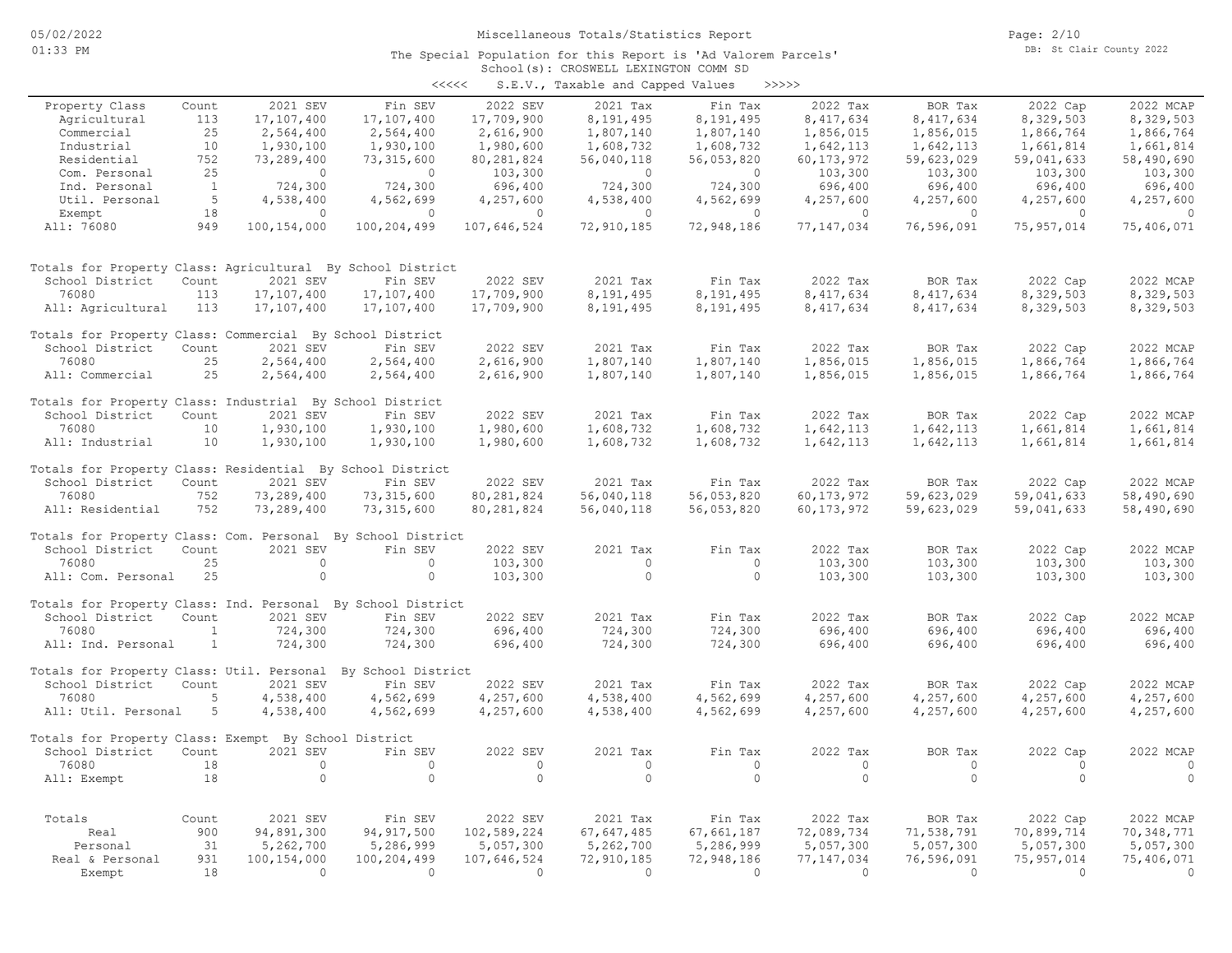The Special Population for this Report is 'Ad Valorem Parcels'

Page: 3/10 DB: St Clair County 2022

#### School(s): CROSWELL LEXINGTON COMM SD <<<<< PRE/MBT Percentage Times S.E.V. >>>>>

| Totals for School District: 76080                                       |                |                  | CROSWELL LEXINGTON COMM SD |              |                           |                   |                    |                |                     |
|-------------------------------------------------------------------------|----------------|------------------|----------------------------|--------------|---------------------------|-------------------|--------------------|----------------|---------------------|
| Property Class                                                          | Count          | 2021 ORIG        | 2021 ORIG                  | Final PRE    | Final                     | W/O Winter        | W/O Winter         | 2022 ORIG      | 2022 ORIG           |
|                                                                         |                | PRE              | Non-PRE                    |              | Non-PRE                   | PRE               | Non-PRE            | PRE            | Non-PRE             |
| Agricultural                                                            | 110            | 16, 432, 166     | 675,234                    | 16, 432, 166 | 675,234                   | 16, 432, 166      | 675,234            | 17,041,233     | 668,667             |
| Commercial                                                              | $\mathbf{1}$   | 31,815           | 2,532,585                  | 31,815       | 2,532,585                 | 31,815            | 2,532,585          | 33,300         | 2,583,600           |
| Industrial                                                              | $\overline{0}$ | $\circ$          | 1,930,100                  | $\circ$      | 1,930,100                 | $\circ$           | 1,930,100          | $\overline{0}$ | 1,980,600           |
| Residential                                                             | 544            | 59,022,754       | 14,266,646                 | 59,659,054   | 13,656,546                | 59, 512, 154      | 13,803,446         | 63, 923, 773   | 16,358,051          |
| Com. Personal                                                           | 25             | $\Omega$         | $\circ$                    | $\circ$      | $\circ$                   | $\circ$           | $\circ$            | 103,300        | $\overline{0}$      |
| Ind. Personal                                                           | $\overline{1}$ | 724,300          | $\overline{0}$             | 724,300      | $\circ$                   | 724,300           | $\circ$            | 696,400        | $\overline{0}$      |
| Util. Personal                                                          | $\overline{0}$ | $\overline{0}$   | 4,538,400                  | $\circ$      | 4,562,699                 | $\overline{0}$    | 4,562,699          | $\overline{0}$ | 4,257,600           |
| Exempt                                                                  | $\overline{1}$ | $\circ$          | $\overline{0}$             | $\circ$      | $\overline{0}$            | $\circ$           | $\overline{0}$     | $\circ$        | $\Omega$            |
| All: 76080                                                              | 682            | 76, 211, 035     | 23,942,965                 | 76,847,335   | 23, 357, 164              | 76,700,435        | 23,504,064         | 81,798,006     | 25,848,518          |
| Totals for Property Class: Agricultural By School District              |                |                  |                            |              |                           |                   |                    |                |                     |
| School District                                                         | Count          | 2021 ORIG        | 2021 ORIG                  | Final PRE    | Final                     | W/O Winter        | W/O Winter         | 2022 ORIG      | 2022 ORIG           |
|                                                                         |                | PRE              | Non-PRE                    |              | Non-PRE                   | <b>PRE</b>        | Non-PRE            | PRE            | Non-PRE             |
| 76080                                                                   | 110            | 16,432,166       | 675,234                    | 16, 432, 166 | 675,234                   | 16,432,166        | 675,234            | 17,041,233     | 668,667             |
| All: Agricultural                                                       | 110            | 16,432,166       | 675,234                    | 16,432,166   | 675,234                   | 16, 432, 166      | 675,234            | 17,041,233     | 668,667             |
| Totals for Property Class: Commercial By School District                |                |                  |                            |              |                           |                   |                    |                |                     |
| School District                                                         | Count          | 2021 ORIG        | 2021 ORIG                  | Final PRE    | Final                     | W/O Winter        | W/O Winter         | 2022 ORIG      | 2022 ORIG           |
|                                                                         |                | PRE              | Non-PRE                    |              | Non-PRE                   | PRE               | Non-PRE            | PRE            | Non-PRE             |
| 76080                                                                   | <sup>1</sup>   | 31,815           | 2,532,585                  | 31,815       | 2,532,585                 | 31,815            | 2,532,585          | 33,300         | 2,583,600           |
| All: Commercial                                                         | 1              | 31,815           | 2,532,585                  | 31,815       | 2,532,585                 | 31,815            | 2,532,585          | 33,300         | 2,583,600           |
| Totals for Property Class: Industrial By School District                |                |                  |                            |              |                           |                   |                    |                |                     |
| School District                                                         | Count          | 2021 ORIG        | 2021 ORIG                  | Final PRE    | Final                     | W/O Winter        | W/O Winter         | 2022 ORIG      | 2022 ORIG           |
|                                                                         |                | PRE              | Non-PRE                    |              | Non-PRE                   | <b>PRE</b>        | Non-PRE            | <b>PRE</b>     | Non-PRE             |
| 76080                                                                   | $\circ$        | $\circ$          | 1,930,100                  | $\circ$      | 1,930,100                 | $\overline{0}$    | 1,930,100          | $\overline{0}$ | 1,980,600           |
| All: Industrial                                                         | $\circ$        | $\circ$          | 1,930,100                  | $\circ$      | 1,930,100                 | $\circ$           | 1,930,100          | $\Omega$       | 1,980,600           |
| Totals for Property Class: Residential By School District               |                |                  |                            |              |                           |                   |                    |                |                     |
| School District                                                         | Count          | 2021 ORIG        | 2021 ORIG                  | Final PRE    | Final                     | W/O Winter        | W/O Winter         | 2022 ORIG      | 2022 ORIG           |
|                                                                         |                | PRE              | Non-PRE                    |              | Non-PRE                   | PRE               | Non-PRE            | PRE            | Non-PRE             |
| 76080                                                                   | 544            | 59,022,754       | 14,266,646                 | 59,659,054   | 13,656,546                | 59, 512, 154      | 13,803,446         | 63, 923, 773   | 16,358,051          |
| All: Residential                                                        | 544            | 59,022,754       | 14,266,646                 | 59,659,054   | 13,656,546                | 59, 512, 154      | 13,803,446         | 63, 923, 773   | 16,358,051          |
|                                                                         |                |                  |                            |              |                           |                   |                    |                |                     |
| Totals for Property Class: Com. Personal By School District             |                |                  |                            |              |                           |                   |                    |                |                     |
| School District                                                         | Count          | 2021 ORIG<br>PRE | 2021 ORIG                  | Final PRE    | Final                     | W/O Winter<br>PRE | W/O Winter         | 2022 ORIG      | 2022 ORIG           |
| 76080                                                                   |                | $\circ$          | Non-PRE<br>$\circ$         | $\circ$      | Non-PRE<br>$\overline{0}$ | $\circ$           | Non-PRE<br>$\circ$ | PRE            | Non-PRE<br>$\sim$ 0 |
|                                                                         | 25             | $\circ$          | $\circ$                    | $\Omega$     | $\circ$                   | $\circ$           | $\circ$            | 103,300        | $\circ$             |
| All: Com. Personal                                                      | 25             |                  |                            |              |                           |                   |                    | 103,300        |                     |
| Totals for Property Class: Ind. Personal By School District             |                |                  |                            |              |                           |                   |                    |                |                     |
| School District                                                         | Count          | 2021 ORIG        | 2021 ORIG                  | Final PRE    | Final                     | W/O Winter        | W/O Winter         | 2022 ORIG      | 2022 ORIG           |
|                                                                         |                | PRE              | Non-PRE                    |              | Non-PRE                   | PRE               | Non-PRE            | PRE            | Non-PRE             |
| 76080                                                                   | $\mathbf{1}$   | 724,300          | $\circ$                    | 724,300      | $\circ$                   | 724,300           | $\circ$            | 696,400        | $\overline{0}$      |
| All: Ind. Personal                                                      | $\mathbf{1}$   | 724,300          | $\circ$                    | 724,300      | $\Omega$                  | 724,300           | $\Omega$           | 696,400        | $\Omega$            |
| Totals for Property Class: Util. Personal By School District            |                |                  |                            |              |                           |                   |                    |                |                     |
| School District Count 2021 ORIG 2021 ORIG Final PRE                     |                |                  |                            |              | Final                     | W/O Winter        | W/O Winter         | 2022 ORIG      | 2022 ORIG           |
|                                                                         |                | PRE              | Non-PRE                    |              | Non-PRE                   | PRE               | Non-PRE            | PRE            | Non-PRE             |
| 76080                                                                   | 0              | $\circ$          | 4,538,400                  | $\circ$      | 4,562,699                 | $\circ$           | 4,562,699          | $\circ$        | 4,257,600           |
| All: Util. Personal                                                     | $\circ$        | $\circ$          | 4,538,400                  | $\circ$      | 4,562,699                 | $\circ$           | 4,562,699          | $\circ$        | 4,257,600           |
|                                                                         |                |                  |                            |              |                           |                   |                    |                |                     |
| Totals for Property Class: Exempt By School District<br>School District | Count          | 2021 ORIG        | 2021 ORIG                  | Final PRE    | Final                     | W/O Winter        | W/O Winter         | 2022 ORIG      | 2022 ORIG           |
|                                                                         |                | PRE              | Non-PRE                    |              | Non-PRE                   | PRE               | Non-PRE            | PRE            | Non-PRE             |
| 76080                                                                   | $\mathbf{1}$   | $\circ$          | 0                          | $\circ$      | 0                         | $\circ$           | 0                  | 0              | 0                   |
| All: Exempt                                                             | $\mathbf{1}$   | $\circ$          | $\circ$                    | $\circ$      | $\circ$                   | $\circ$           | $\circ$            | $\circ$        | $\circ$             |
|                                                                         |                |                  |                            |              |                           |                   |                    |                |                     |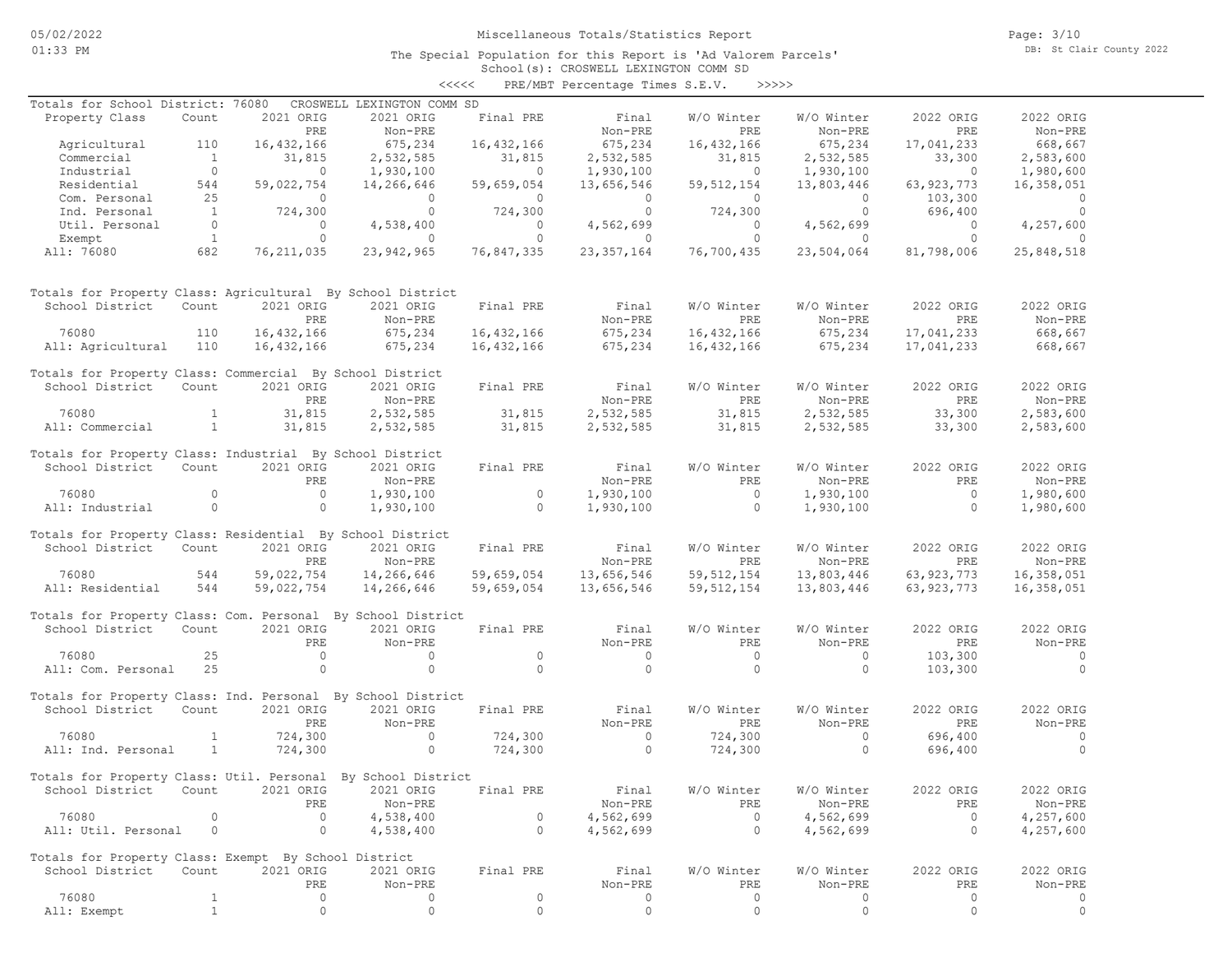The Special Population for this Report is 'Ad Valorem Parcels'

Page: 4/10 DB: St Clair County 2022

School(s): CROSWELL LEXINGTON COMM SD

<<<<< PRE/MBT Percentage Times S.E.V. >>>>>

| Totals             | Count | 2021 ORIG    | 2021 ORIG  | Final PRE  | Final        | W/O Winter | W/O Winter | 2022 ORIG<br>PRE | 2022 ORIG<br>Non-PRE |
|--------------------|-------|--------------|------------|------------|--------------|------------|------------|------------------|----------------------|
|                    |       | PRE          | Non-PRE    |            | Non-PRE      | PRE        | Non-PRE    |                  |                      |
| Real               | 655   | 75,486,735   | 19,404,565 | 76,123,035 | 18,794,465   | 75,976,135 | 18,941,365 | 80,998,306       | 21,590,918           |
| Personal           | 26    | 724,300      | 4,538,400  | 724,300    | 4,562,699    | 724,300    | 4,562,699  | 799,700          | 4,257,600            |
| & Personal<br>Real | 681   | 76, 211, 035 | 23,942,965 | 76,847,335 | 23, 357, 164 | 76,700,435 | 23,504,064 | 81,798,006       | 25,848,518           |
| Exempt             |       |              |            |            |              |            |            |                  |                      |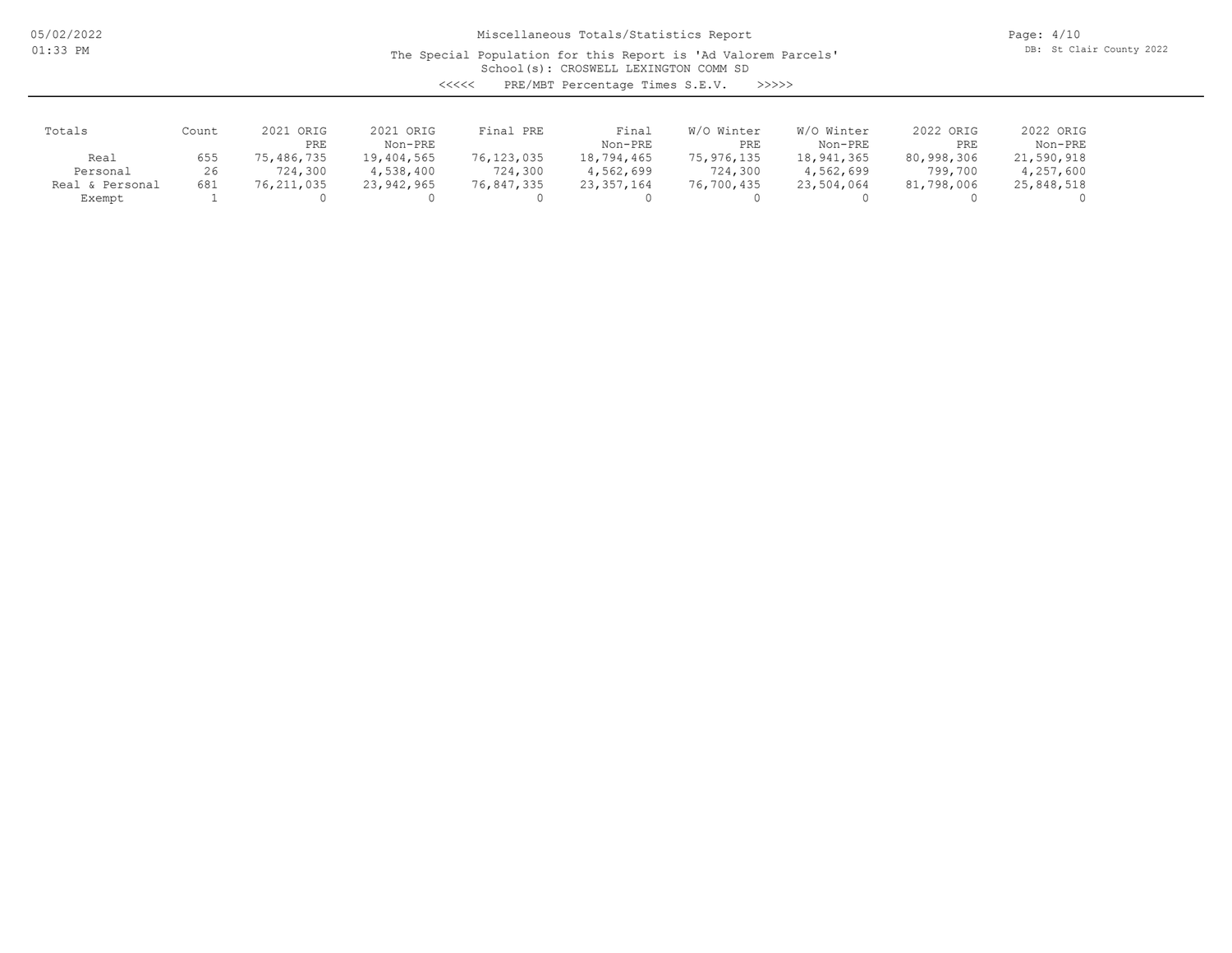The Special Population for this Report is 'Ad Valorem Parcels'

Page: 5/10 DB: St Clair County 2022

#### School(s): CROSWELL LEXINGTON COMM SD <<<<< PRE/MBT Percentage Times Taxable >>>>>

| Totals for School District: 76080                            |                |              | CROSWELL LEXINGTON COMM SD |              |                |              |              |                |            |
|--------------------------------------------------------------|----------------|--------------|----------------------------|--------------|----------------|--------------|--------------|----------------|------------|
| Property Class                                               | Count          | 2021 ORIG    | 2021 ORIG                  | Final PRE    | Final          | W/O Winter   | W/O Winter   | 2022 ORIG      | 2022 ORIG  |
|                                                              |                | PRE          | Non-PRE                    |              | Non-PRE        | PRE          | Non-PRE      | PRE            | Non-PRE    |
| Agricultural                                                 | 110            | 7,860,658    | 330,837                    | 7,860,658    | 330,837        | 7,860,658    | 330,837      | 8,104,835      | 312,799    |
| Commercial                                                   | $\overline{1}$ | 25,853       | 1,781,287                  | 25,853       | 1,781,287      | 25,853       | 1,781,287    | 26,706         | 1,829,309  |
| Industrial                                                   | $\circ$        | $\circ$      | 1,608,732                  | $\circ$      | 1,608,732      | $\circ$      | 1,608,732    | $\overline{0}$ | 1,642,113  |
| Residential                                                  | 544            | 44,743,658   | 11,296,460                 | 45, 315, 249 | 10,738,571     | 45, 198, 174 | 10,855,646   | 46, 941, 146   | 12,681,883 |
| Com. Personal                                                | 25             | $\circ$      | $\circ$                    | $\circ$      | $\circ$        | $\Omega$     | $\circ$      | 103,300        | $\circ$    |
| Ind. Personal                                                | $\mathbf{1}$   | 724,300      | $\circ$                    | 724,300      | $\circ$        | 724,300      | $\circ$      | 696,400        | $\circ$    |
| Util. Personal                                               | $\circ$        | $\circ$      | 4,538,400                  | $\circ$      | 4,562,699      | $\circ$      | 4,562,699    | $\circ$        | 4,257,600  |
| Exempt                                                       | $\mathbf{1}$   | $\circ$      | $\Omega$                   | $\circ$      | $\Omega$       | $\circ$      | $\circ$      | $\circ$        | $\Omega$   |
| All: 76080                                                   | 682            | 53, 354, 469 | 19,555,716                 | 53,926,060   | 19,022,126     | 53,808,985   | 19, 139, 201 | 55,872,387     | 20,723,704 |
| Totals for Property Class: Agricultural By School District   |                |              |                            |              |                |              |              |                |            |
| School District                                              | Count          | 2021 ORIG    | 2021 ORIG                  | Final PRE    | Final          | W/O Winter   | W/O Winter   | 2022 ORIG      | 2022 ORIG  |
|                                                              |                | PRE          | Non-PRE                    |              | Non-PRE        | PRE          | Non-PRE      | PRE            | Non-PRE    |
| 76080                                                        | 110            | 7,860,658    | 330,837                    | 7,860,658    | 330,837        | 7,860,658    | 330,837      | 8,104,835      | 312,799    |
| All: Agricultural                                            | 110            | 7,860,658    | 330,837                    | 7,860,658    | 330,837        | 7,860,658    | 330,837      | 8,104,835      | 312,799    |
|                                                              |                |              |                            |              |                |              |              |                |            |
| Totals for Property Class: Commercial By School District     |                |              |                            |              |                |              |              |                |            |
| School District                                              | Count          | 2021 ORIG    | 2021 ORIG                  | Final PRE    | Final          | W/O Winter   | W/O Winter   | 2022 ORIG      | 2022 ORIG  |
|                                                              |                | PRE          | Non-PRE                    |              | Non-PRE        | PRE          | Non-PRE      | PRE            | Non-PRE    |
|                                                              | $\mathbf{1}$   |              |                            |              | 1,781,287      |              | 1,781,287    |                |            |
| 76080                                                        |                | 25,853       | 1,781,287                  | 25,853       |                | 25,853       |              | 26,706         | 1,829,309  |
| All: Commercial                                              | $\mathbf{1}$   | 25,853       | 1,781,287                  | 25,853       | 1,781,287      | 25,853       | 1,781,287    | 26,706         | 1,829,309  |
| Totals for Property Class: Industrial By School District     |                |              |                            |              |                |              |              |                |            |
| School District                                              | Count          | 2021 ORIG    | 2021 ORIG                  | Final PRE    | Final          | W/O Winter   | W/O Winter   | 2022 ORIG      | 2022 ORIG  |
|                                                              |                | PRE          | Non-PRE                    |              | Non-PRE        | <b>PRE</b>   |              | PRE            | Non-PRE    |
|                                                              | $\circ$        |              |                            |              |                | $\circ$      | Non-PRE      | $\circ$        |            |
| 76080                                                        |                | $\circ$      | 1,608,732                  | $\circ$      | 1,608,732      |              | 1,608,732    |                | 1,642,113  |
| All: Industrial                                              | $\circ$        | $\circ$      | 1,608,732                  | $\circ$      | 1,608,732      | $\circ$      | 1,608,732    | $\circ$        | 1,642,113  |
|                                                              |                |              |                            |              |                |              |              |                |            |
| Totals for Property Class: Residential By School District    |                |              |                            |              |                |              |              |                |            |
| School District                                              | Count          | 2021 ORIG    | 2021 ORIG                  | Final PRE    | Final          | W/O Winter   | W/O Winter   | 2022 ORIG      | 2022 ORIG  |
|                                                              |                | PRE          | Non-PRE                    |              | Non-PRE        | PRE          | Non-PRE      | PRE            | Non-PRE    |
| 76080                                                        | 544            | 44,743,658   | 11,296,460                 | 45, 315, 249 | 10,738,571     | 45, 198, 174 | 10,855,646   | 46, 941, 146   | 12,681,883 |
| All: Residential                                             | 544            | 44,743,658   | 11,296,460                 | 45, 315, 249 | 10,738,571     | 45, 198, 174 | 10,855,646   | 46, 941, 146   | 12,681,883 |
|                                                              |                |              |                            |              |                |              |              |                |            |
| Totals for Property Class: Com. Personal By School District  |                |              |                            |              |                |              |              |                |            |
| School District                                              | Count          | 2021 ORIG    | 2021 ORIG                  | Final PRE    | Final          | W/O Winter   | W/O Winter   | 2022 ORIG      | 2022 ORIG  |
|                                                              |                | PRE          | Non-PRE                    |              | Non-PRE        | PRE          | Non-PRE      | PRE            | Non-PRE    |
| 76080                                                        | 25             | $\circ$      | $\circ$                    | $\circ$      | $\circ$        | $\circ$      | $\circ$      | 103,300        | $\circ$    |
| All: Com. Personal                                           | 25             | $\circ$      | $\circ$                    | $\circ$      | $\circ$        | $\circ$      | $\circ$      | 103,300        | $\circ$    |
| Totals for Property Class: Ind. Personal By School District  |                |              |                            |              |                |              |              |                |            |
|                                                              | Count          | 2021 ORIG    | 2021 ORIG                  | Final PRE    | Final          | W/O Winter   | W/O Winter   | 2022 ORIG      | 2022 ORIG  |
| School District                                              |                |              |                            |              |                |              |              |                |            |
|                                                              |                | PRE          | Non-PRE                    |              | Non-PRE        | PRE          | Non-PRE      | PRE            | Non-PRE    |
| 76080                                                        | $\mathbf{1}$   | 724,300      | $\circ$                    | 724,300      | $\overline{0}$ | 724,300      | $\circ$      | 696,400        | $\circ$    |
| All: Ind. Personal                                           | $\mathbf{1}$   | 724,300      | $\circ$                    | 724,300      | $\circ$        | 724,300      | $\circ$      | 696,400        | $\Omega$   |
|                                                              |                |              |                            |              |                |              |              |                |            |
| Totals for Property Class: Util. Personal By School District |                |              |                            |              |                |              |              |                |            |
| School District                                              | Count          | 2021 ORIG    | 2021 ORIG                  | Final PRE    | Final          | W/O Winter   | W/O Winter   | 2022 ORIG      | 2022 ORIG  |
|                                                              |                | PRE          | Non-PRE                    |              | Non-PRE        | PRE          | Non-PRE      | PRE            | Non-PRE    |
| 76080                                                        | 0              | $\circ$      | 4,538,400                  | $\circ$      | 4,562,699      | $\circ$      | 4,562,699    | $\circ$        | 4,257,600  |
| All: Util. Personal                                          | 0              | $\circ$      | 4,538,400                  | $\circ$      | 4,562,699      | $\circ$      | 4,562,699    | $\circ$        | 4,257,600  |
|                                                              |                |              |                            |              |                |              |              |                |            |
| Totals for Property Class: Exempt By School District         |                |              |                            |              |                |              |              |                |            |
| School District                                              | Count          | 2021 ORIG    | 2021 ORIG                  | Final PRE    | Final          | W/O Winter   | W/O Winter   | 2022 ORIG      | 2022 ORIG  |
|                                                              |                | PRE          | Non-PRE                    |              | Non-PRE        | PRE          | Non-PRE      | PRE            | Non-PRE    |
| 76080                                                        | $\mathbf{1}$   | 0            | 0                          | 0            | 0              | 0            | 0            | 0              | 0          |
| All: Exempt                                                  | $\mathbf{1}$   | $\circ$      | 0                          | 0            | $\circ$        | $\circ$      | 0            | 0              | $\circ$    |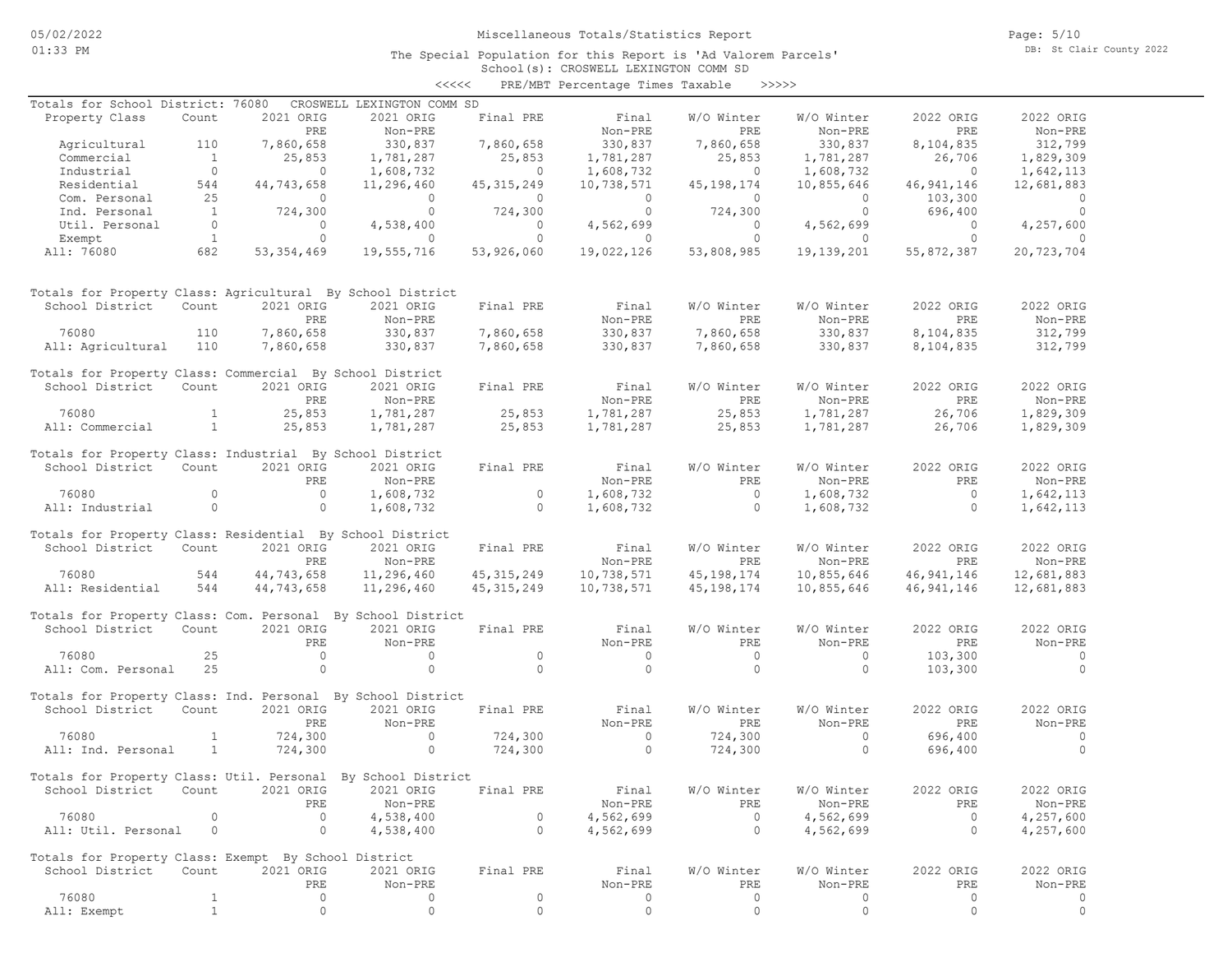The Special Population for this Report is 'Ad Valorem Parcels'

School(s): CROSWELL LEXINGTON COMM SD

<<<<< PRE/MBT Percentage Times Taxable >>>>>

| Totals          | Count | ORIG<br>2021<br>PRE | 2021 ORIG<br>Non-PRE | Final PRE    | Final<br>Non-PRE | Winter<br>W/O<br>PRE | W/O Winter<br>Non-PRE | 2022 ORIG<br>PRE | 2022 ORIG<br>Non-PRE |
|-----------------|-------|---------------------|----------------------|--------------|------------------|----------------------|-----------------------|------------------|----------------------|
| Real            | 655   | 52,630,169          | 15,017,316           | 53, 201, 760 | 14,459,427       | 53,084,685           | 14,576,502            | 55,072,687       | 16,466,104           |
| Personal        | 26    | 724,300             | 4,538,400            | 724,300      | 4,562,699        | 724,300              | 4,562,699             | 799,700          | 4,257,600            |
| Real & Personal | 681   | 53, 354, 469        | 19,555,716           | 53,926,060   | 19,022,126       | 53,808,985           | 19,139,201            | 55,872,387       | 20,723,704           |
| Exempt          |       |                     |                      |              |                  |                      |                       |                  |                      |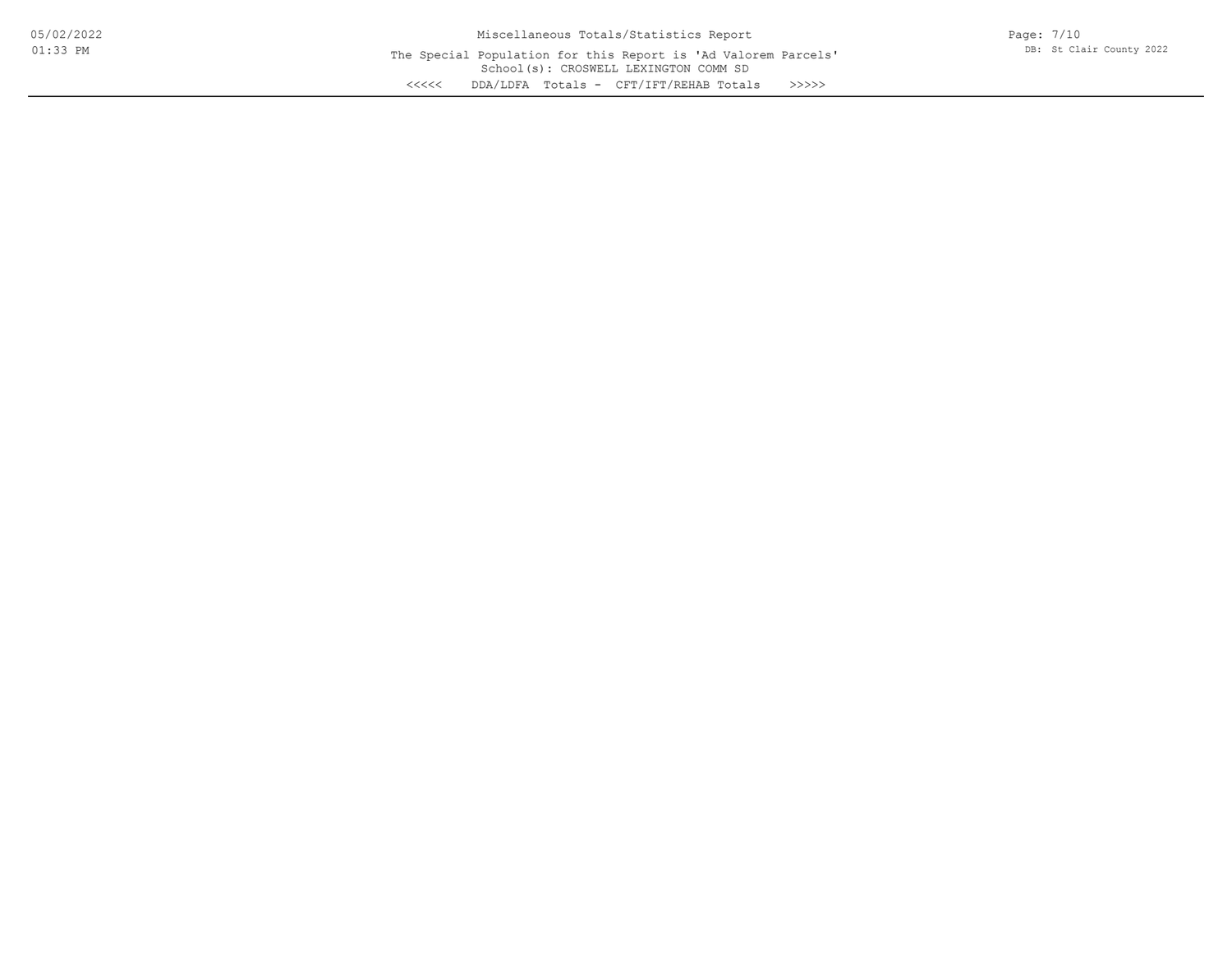#### School(s): CROSWELL LEXINGTON COMM SD The Special Population for this Report is 'Ad Valorem Parcels'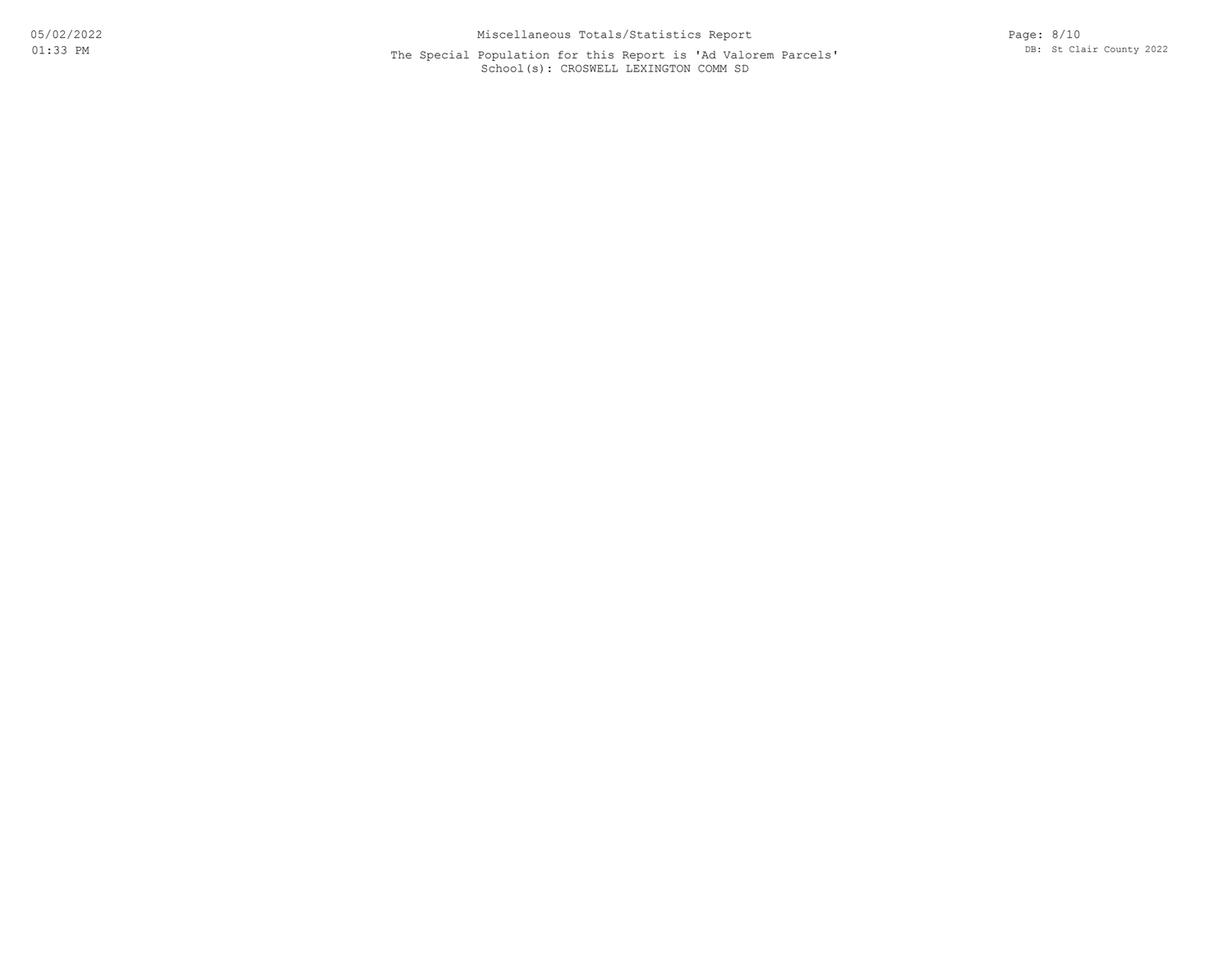### School(s): CROSWELL LEXINGTON COMM SD The Special Population for this Report is 'Ad Valorem Parcels'

Page: 9/10 DB: St Clair County 2022

<<<<< Top 20 Statistics >>>>>

| ***** Top 20 S.E.V.s *****                 |                                                 |               |           |
|--------------------------------------------|-------------------------------------------------|---------------|-----------|
| 21-999-0023-000                            | INTERNATIONAL TRANSMISSION CO                   | \$            | 2,001,900 |
| 21-999-0005-000                            | DTE ELECTRIC COMPANY                            | \$            | 1,248,100 |
| 11-190-0020-000                            | SCHALLER DIANE M<br>TRUST                       | \$            | 960,400   |
| 11-190-0037-001                            | BHESANIA ZUBIN/LINDA                            | \$            | 944,600   |
| 11-999-0008-000                            | DTE ELECTRIC COMPANY                            | \$            | 848,300   |
| 11-760-0051-000                            | POSTILL DAVID P/LAURA                           |               | 834,700   |
| 11-760-0050-000                            | FOX, ROBERT E                                   | \$            | 782,800   |
| 21-999-0008-000                            | AMC-MID MICHIGAN MATERIALS                      |               | 696,400   |
| 21-011-4001-000                            | JBH FARMS LLC                                   | \$            | 680,300   |
| 11-190-0030-000                            | LUPO SANDRA<br>TRUST                            | \$            | 618,100   |
| $21 - 004 - 4001 - 000$                    | MC KEAND SCOTT J                                |               | 585,300   |
| 11-190-0035-000                            | WOOD WILLIAM J, WOOD MAXINE                     | \$<br>\$      | 574,700   |
| 21-006-3001-000                            | AMC MID MICHIGAN MATERIALS LLC                  | $\frac{1}{2}$ | 570,200   |
| 11-190-0023-000                            | WINN STEPHEN J                                  |               | 488,400   |
| 11-190-0050-000                            | BRETTSCHNEIDER FRANK/CHERYL                     | \$            | 483,600   |
| 11-190-0028-000                            | ROBIN WILLIAM STANLEY, ROBIN JILL               | \$            | 475,200   |
| 11-190-0046-000                            | STAPLETON TRUST                                 | \$<br>\$      | 474,000   |
| 11-190-0016-000                            | VAITIEKAITIS ARUNAS/ALDONA                      | \$            | 453,400   |
| 11-760-0005-000                            | SHEPLEY RANDY JAMES/MICHELLE RENE               | \$            | 429,900   |
| 11-320-0015-000                            | ZUCKERBROD DANIEL/DAPHNA/DEVORAH                |               | 417,400   |
|                                            |                                                 |               |           |
| Top 20 Taxable Values *****<br>*****       |                                                 |               |           |
| 21-999-0023-000                            | INTERNATIONAL TRANSMISSION CO                   | \$            | 2,001,900 |
| 21-999-0005-000                            | DTE ELECTRIC COMPANY                            | \$            | 1,248,100 |
| 11-999-0008-000                            | DTE ELECTRIC COMPANY                            | \$            | 848,300   |
| 21-999-0008-000                            | AMC-MID MICHIGAN MATERIALS                      | \$            | 696,400   |
| 11-190-0037-001                            | BHESANIA ZUBIN/LINDA                            |               | 675,914   |
| 11-190-0020-000                            | SCHALLER DIANE M<br>TRUST                       | \$            | 648,868   |
| 11-760-0051-000                            | POSTILL DAVID P/LAURA                           | \$            | 585,114   |
| 21-006-3001-000                            | AMC MID MICHIGAN MATERIALS LLC                  | \$            | 570,200   |
| 11-760-0050-000                            | FOX, ROBERT E                                   | \$            | 545,248   |
| 11-190-0023-000                            | WINN STEPHEN J                                  | \$\$\$        | 488,400   |
| 21-011-4001-000                            | JBH FARMS LLC                                   |               | 469,017   |
| 11-190-0030-000                            | LUPO SANDRA<br>TRUST                            |               | 451,739   |
| 11-190-0046-000                            | STAPLETON<br>TRUST                              | \$            | 445,532   |
| 11-760-0005-000                            | SHEPLEY RANDY JAMES/MICHELLE RENE               | \$            | 424,168   |
| 11-190-0035-000                            | WOOD WILLIAM J, WOOD MAXINE                     | \$            | 417,970   |
| 11-320-0015-000                            | ZUCKERBROD DANIEL/DAPHNA/DEVORAH                | \$            | 417,400   |
| $21 - 004 - 4001 - 000$                    | MC KEAND SCOTT J                                | \$            | 406,006   |
| 21-008-1001-001                            | AMC MID MICHIGAN MATERIALS LLC                  | \$            | 402,100   |
| 11-760-0013-001                            | CONARD RICHARD J/ELLEN K                        | \$            | 394,997   |
| 11-320-0012-000                            | SECORY KRISTYN E<br>TRUST                       | Ś             | 374,152   |
|                                            |                                                 |               |           |
| ***** Top 20 Owners by Taxable Value ***** |                                                 |               |           |
| DTE ELECTRIC COMPANY                       | $2,156,700$ Taxable Value in 3 Parcel(s)<br>has |               |           |
| INTERNATIONAL TRANSMISSION CO              | 2,001,900 Taxable Value in 1 Parcel(s)<br>has   |               |           |
| AMC MID MICHIGAN MATERIALS LLC             | $1,473,206$ Taxable Value in 8 Parcel(s)<br>has |               |           |
| JBH FARMS LLC                              | $1,093,187$ Taxable Value in 8 Parcel(s)<br>has |               |           |
| PETERS BROTHERS LLC                        | 936,440 Taxable Value in 12 Parcel(s)<br>has    |               |           |
| AMC-MID MICHIGAN MATERIALS                 | 696,400 Taxable Value in 1 Parcel(s)<br>has     |               |           |
| BHESANIA ZUBIN/LINDA                       | 675,914 Taxable Value in 1 Parcel(s)<br>has     |               |           |
| SCHALLER DIANE M<br>TRUST                  | 648,868 Taxable Value in 1 Parcel(s)<br>has     |               |           |
| POSTILL DAVID P/LAURA                      | 585,114 Taxable Value in 1 Parcel(s)<br>has     |               |           |
| FOX, ROBERT E                              | 545,248 Taxable Value in 1 Parcel(s)<br>has     |               |           |

STAPLETON TRUST has 445,532 Taxable Value in 1 Parcel(s) LUPO SANDRA TRUST has 467,003 Taxable Value in 3 Parcel(s) WINN STEPHEN J bas 488,400 Taxable Value in 1 Parcel(s)